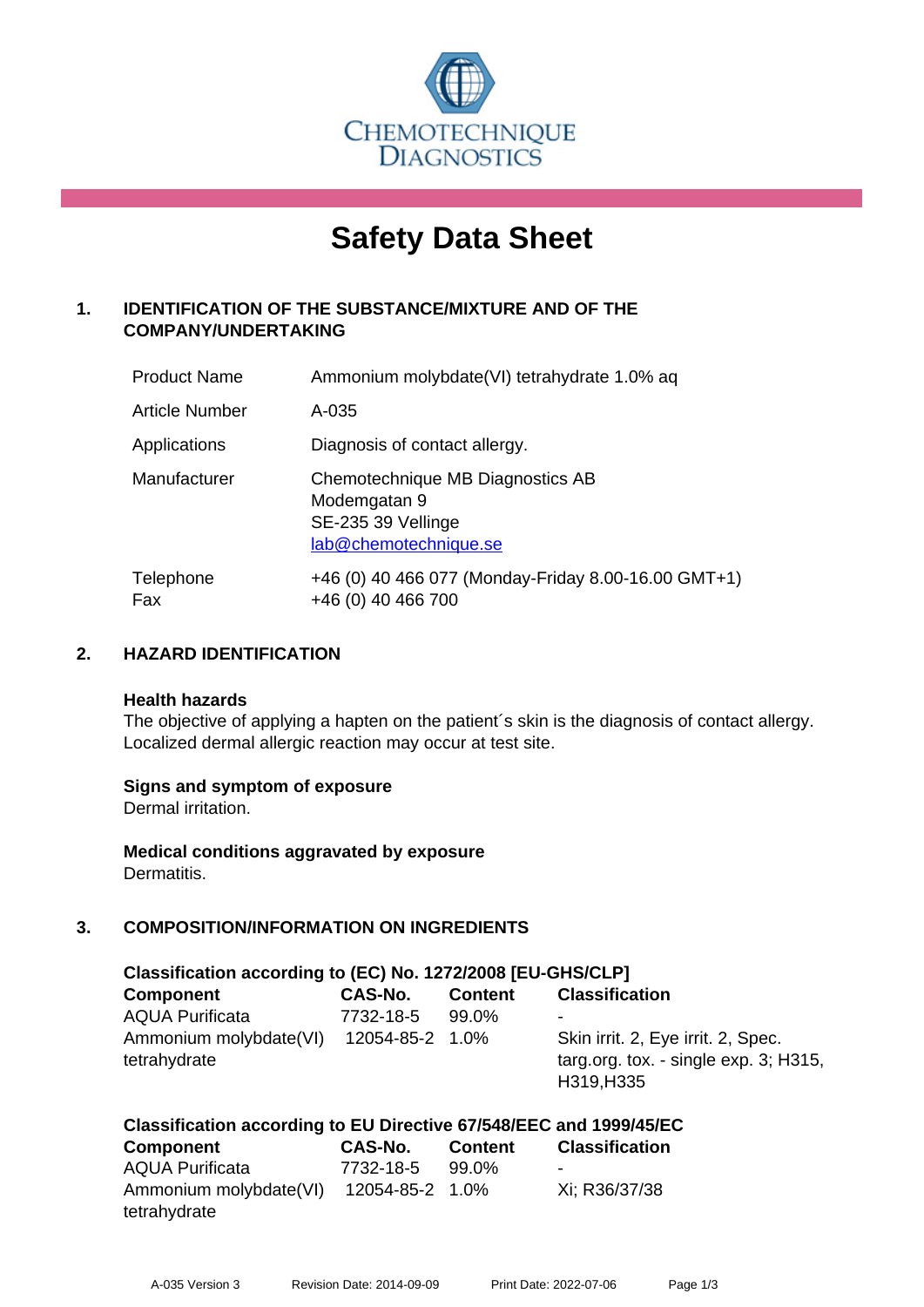#### **4. FIRST AID MEASURES**

**Emergency and first aid procedures** Obtain medical attention.

## **5. FIRE-FIGHTING MEASURES\***

No data available.

# **6. ACCIDENTAL RELEASES MEASURES**

**Steps to be taken if material is released or spilled** Contain and place in a closed container.

# **7. HANDLING AND STORAGE**

**Precautions to be taken in handling and storage** Store dark at 5-8°C. Avoid extended exposure to light. Store in a well-sealed container. FOR EXTERNAL USE ONLY.

# **8. EXPOSURE CONTROLS/PERSONAL PROTECTION**

**Respiratory protection** Not required.

**Ventilation** Local exhaust.

# **Protective gloves**

Disposal gloves.

## **Eye protection**

Not required with normal use.

## **Work/Hygienic practices**

Wash hands after each use.

## **9. PHYSICAL AND CHEMICAL PROPERTIES**

| Appearance<br>Odour  | <b>Transparent Colorless Liquid</b><br><b>Odourless</b> |
|----------------------|---------------------------------------------------------|
| Boiling point*       | $100^{\circ}$ C                                         |
| Flash point*         | >No data available.                                     |
| Self ignition*       | Product does not self ignite.                           |
| Danger of explosion* | Product does not present as an explosion hazard.        |

\*Data is shown for AQUA Purificata only

Density\* 1.0 g/cm<sup>3</sup>

## **10. STABILITY AND REACTIVITY**